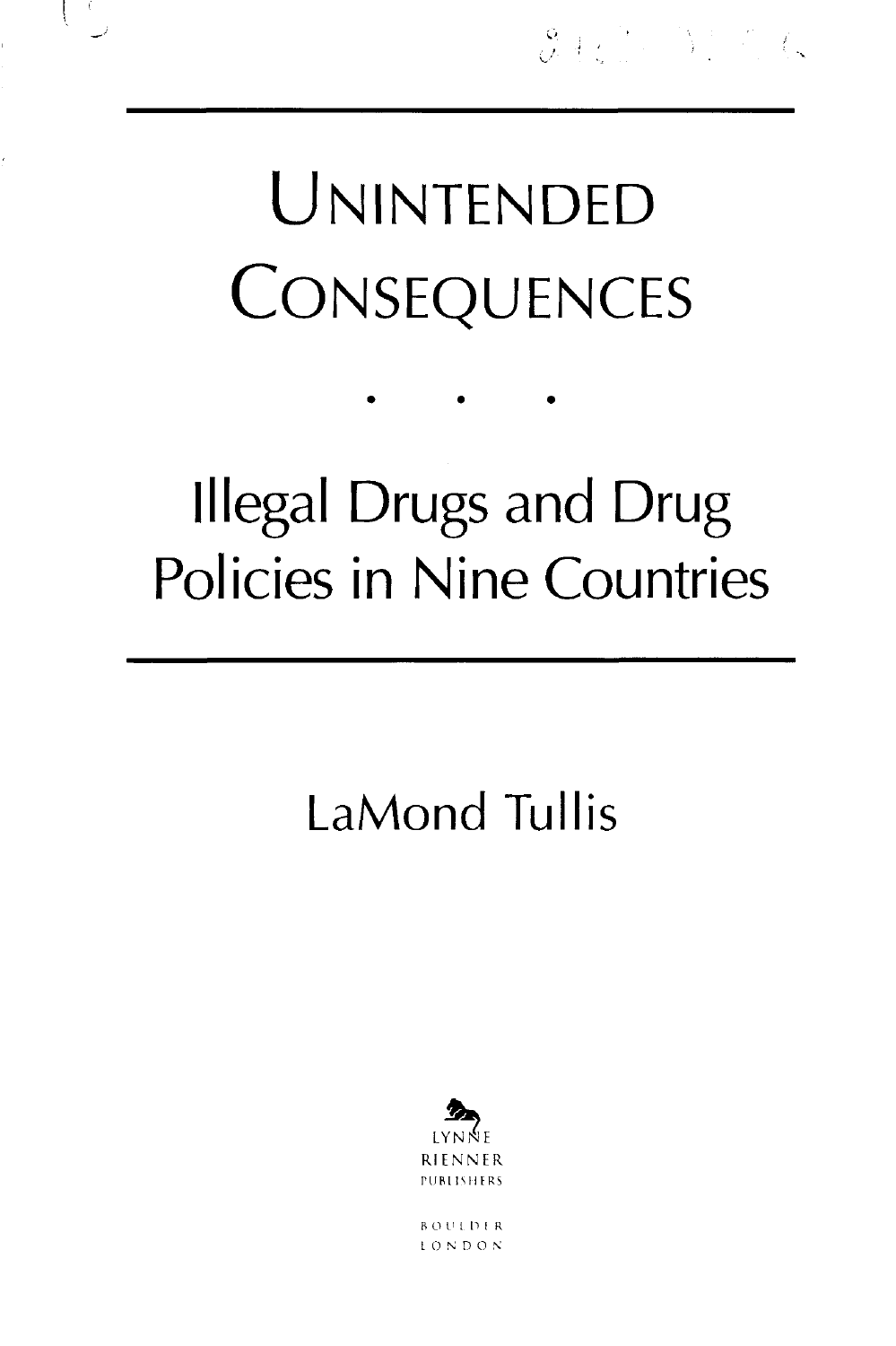## **Contents**

 $\bullet$  $\bullet$  $\bullet$ 

| Preface<br>Introduction |                                                                                                                                                                  | vii |
|-------------------------|------------------------------------------------------------------------------------------------------------------------------------------------------------------|-----|
|                         |                                                                                                                                                                  | 1   |
| 1                       | Drugs, Illegality, and Crime                                                                                                                                     | 7   |
|                         | Illegality, 7<br>What Is the Drugs-Crime Nexus? 8<br>Illustrations, 20<br>Summary and Conclusions, 27                                                            |     |
| $\overline{2}$          | Drug Production and Consumption                                                                                                                                  | 35  |
|                         | <b>Estimating Production Figures, 36</b><br>Current Production in Nine Countries, 39<br>Current Consumption in Nine Countries, 49<br>Summary and Conclusions, 58 |     |
| 3                       | Drug Trafficking                                                                                                                                                 | 65. |
|                         | Colombia, 66<br>Peru, 70<br>Bolivia, 71<br>Mexico, 74<br>Thailand, 75<br>Laos, 77<br>Mvanmar/Burma, 80<br>Pakistan, 81<br>Summary and Conclusions, 83            |     |
| $\overline{4}$          | <b>Drug-Control Efforts and Their Effectiveness</b>                                                                                                              | 89  |
|                         | Colombia, 92<br>Peru, 95<br>Bolivia, 99<br>Mexico, 104<br>Thailand, 107<br>Laos, 111                                                                             |     |